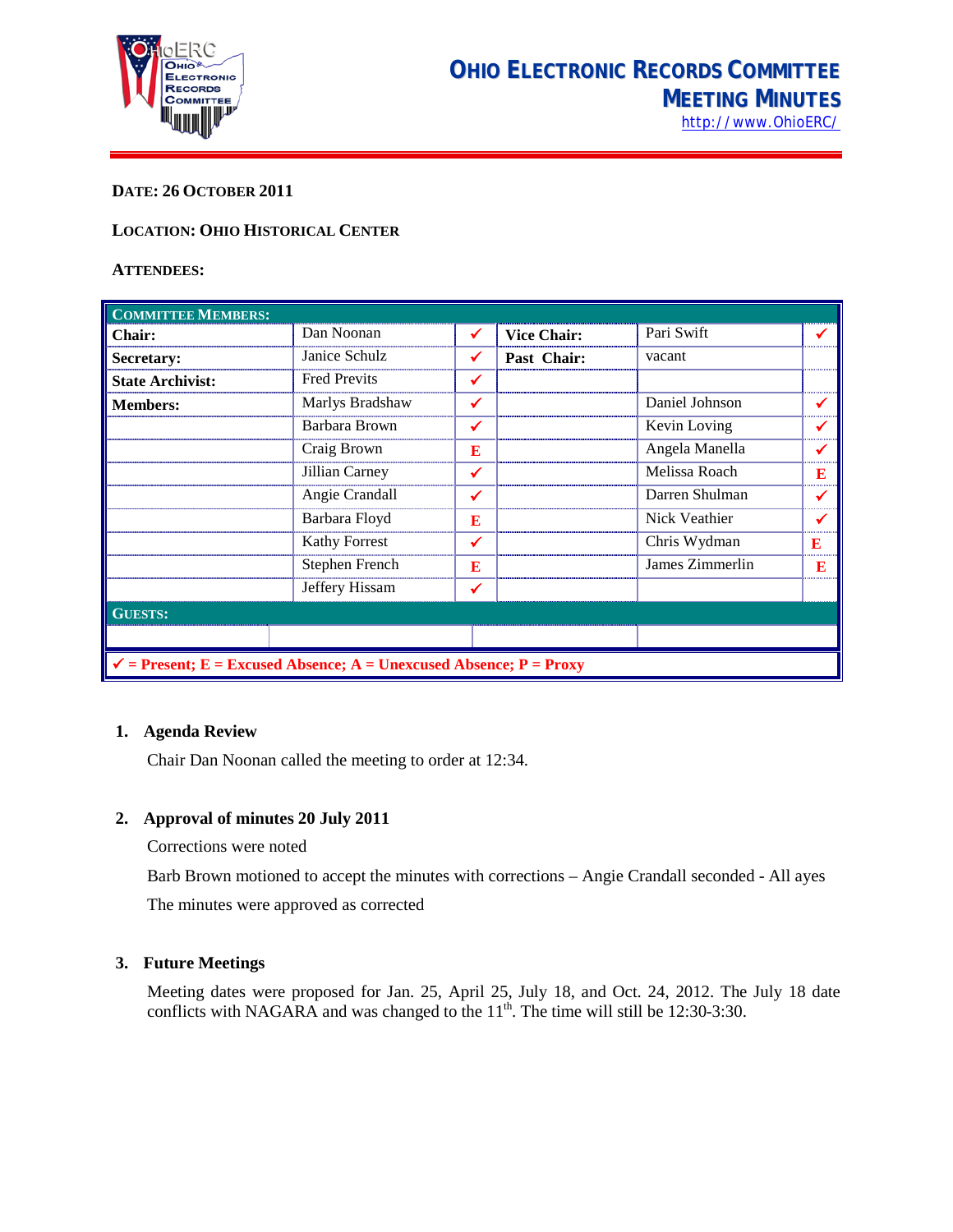

# **4. Membership Report**

*4.1.* Pari welcomed our new members, Jeffrey Hissam and Kathy Forrest, both from the Ohio Department of Jobs and Family Services.

*4.2.* No members were terminated.

It was determined that only members will be listed on the website, not proxies.

# **5. State Archives Update**

The Archives is working on changes to local government records processes as a result of the state budget bill.

The Ohio Environmental Health Association invited OHS to present on email and electronic records. There were about 60 participants. Other workshops scheduled focus primarily on changes in retention schedules.

At the Friday OHRAB meeting recipients will be chosen for the achievement award

In September grant applications for NHRC were submitted for 2012. Money is included for OhioERC workshops next year.

There is funding for regrant projects. Should know by EOY if they have been accepted.

#### **6. Bylaws subcommittee**

Proposed changes to the bylaws were shown to the committee. The following were approved:

- 1. Change the term "designee" to "proxy" throughout
- 2. Change "ERC" to "OhioERC" throughout.
- 3. Add new mission statement to Article II Purpose
- 4. Eliminate membership terms
- 5. Add to membership section that if a member is separated from public service but is seeking public appointment they can remain on the committee
- 6. Make past chair an officer
- 7. Automatically move vice chair to chair position

Discussion ensued about the proposal to require committee members to submit annual activity reports and whether there was a better way to track accountability. It was decided that the subcommittee should regroup to discuss the issue.

#### **7. Procedures subcommittee**

The new procedure document was distributed. The document outlines how to implement project management with varying levels of responsibility. Members were asked to review the document and comment within two weeks.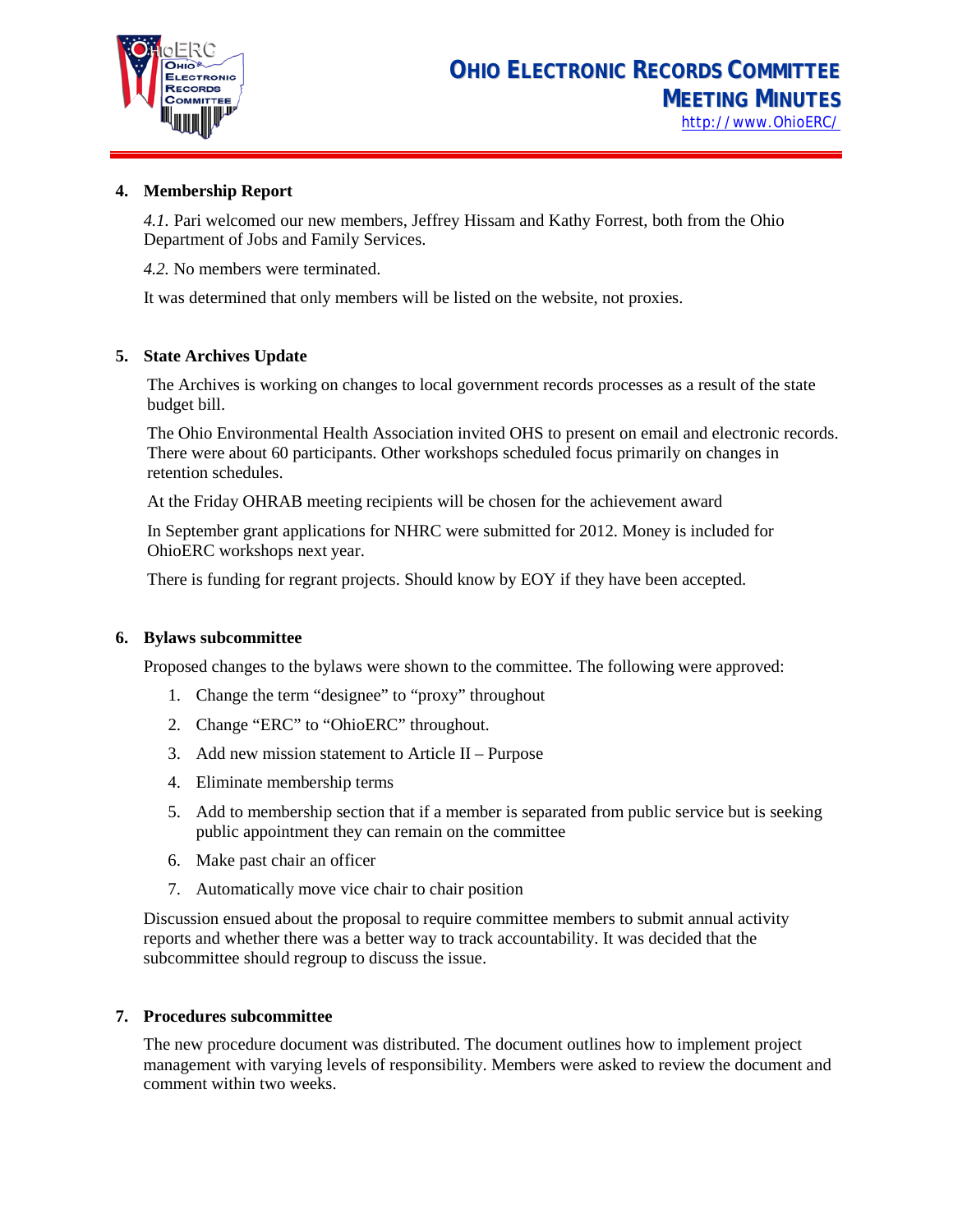

## **8. Contact endorsement list**

This agenda item was skipped since the list creator was not in attendance.

## **9. Updates on guideline development/revisions**

*9.1. Tip Sheets*: Four tip sheets are online. Pari has been taking them to conferences. Members should distribute them – they are an easy way to get our information out there and bring them back to the website. Let Pari know when and where they are being used.

The "Records Manager Role in E-Discovery" tip sheet was distributed for review. It was brought up whether the term "Records Manager" would be misinterpreted as a state classification. Pari will come up with a way to specify the difference.

- *9.2. Cloud Computing:* Angie C. will take over leadership; the group needs to reconvene. Angie will set up and initial meeting. The charge is to determine what other records management issues are involved in cloud computing and write a guidance document. Included should be information about contractual vs. non-contractual clouds. Nick was added to the subcommittee. The subcommittee should focus on areas that are not being addressed elsewhere.
- *9.3. Social Media:* The guideline needs formatting. Within the next few weeks the subcommittee will be looking for feedback. The subcommittee has room for more members as active reviewers. Marlys and Darren will review.
- *9.4. ERM:* The guideline can produce several tip sheets. Dan will send the guideline in a Word document to Janice and the subcommittee will brainstorm on possible tip sheets.

# **10. Participation in Best Practices Exchange 2011**

Pari and Dan presented at the BPE. Some current initiatives can be found at the COSA and SERI web pages. Dan will put some project links on our website.

#### **11. AIIM Webinar**

This agenda item was skipped due to lack of time.

# **12. Other new business from the floor**

There has been a lot of discussion about e-discovery. The state is starting to look at records management from e-discovery issues

Darren moved to adjourn the meeting – Dan J. seconded – all ayes

The meeting was adjourned at 3:44 p.m.